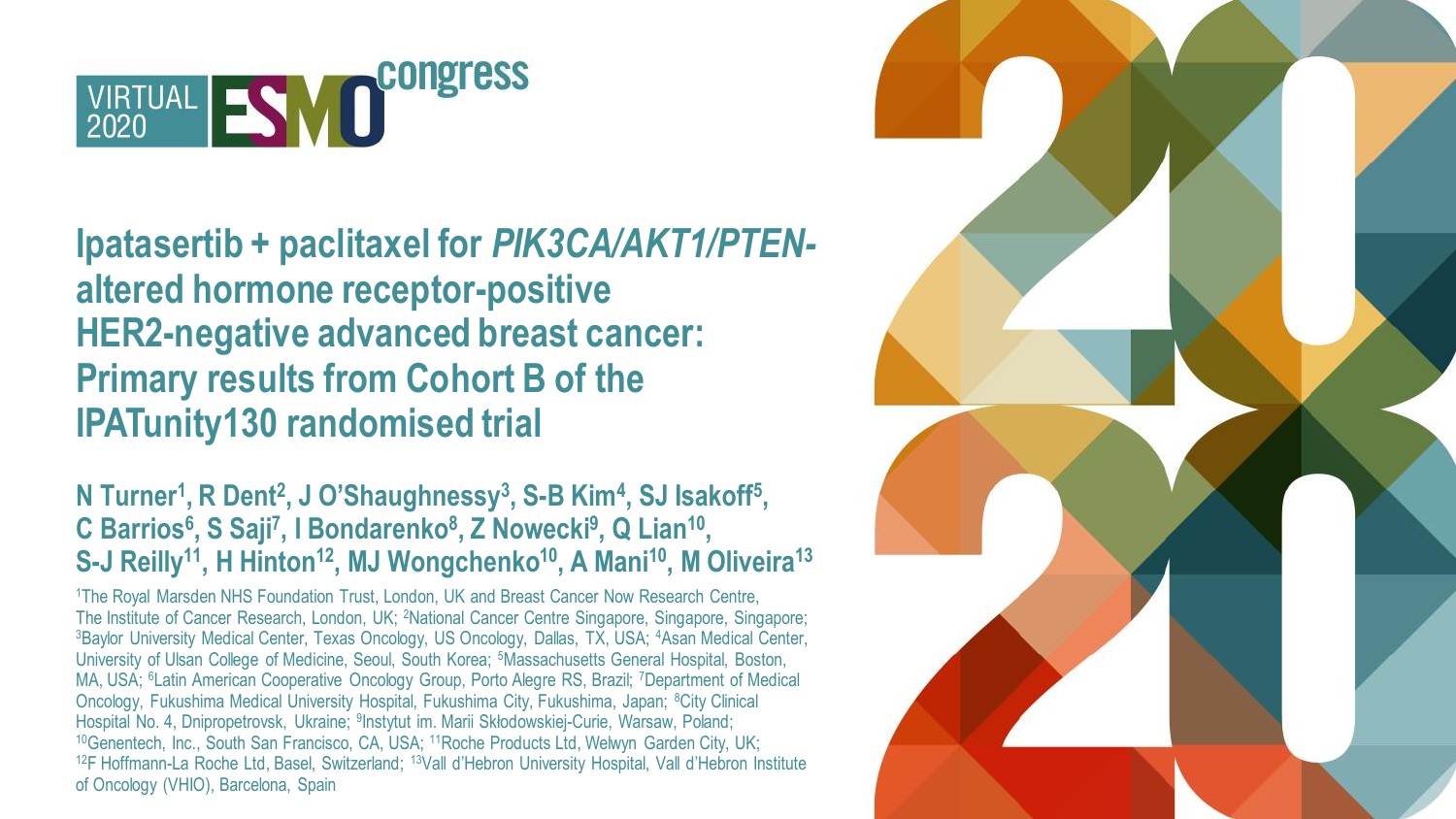

Professor Turner has received:

- Honoraria for consultancy/advisory from AstraZeneca, Bristol-Myers Squibb, Lilly, Merck Sharp and Dohme, Novartis, Pfizer, Roche/Genentech, Bicycle Therapeutics, Taiho, Zeno Pharmaceuticals and Repare **Therapeutics**
- Research grants (to institution) from AstraZeneca, BioRad, Pfizer, Roche/Genentech, Clovis, Merck Sharp and Dohme and Guardant Health

IPATunity130 is sponsored by F. Hoffmann-La Roche Ltd

Medical writing assistance for this presentation was provided by Jennifer Kelly, funded by F. Hoffmann-La Roche Ltd

Slides are available at: https://bit.ly/30Vd8xf

Copies of these slides obtained through Quick Response (QR) and/or text key codes are and may not be reproduced without written permission of the authors

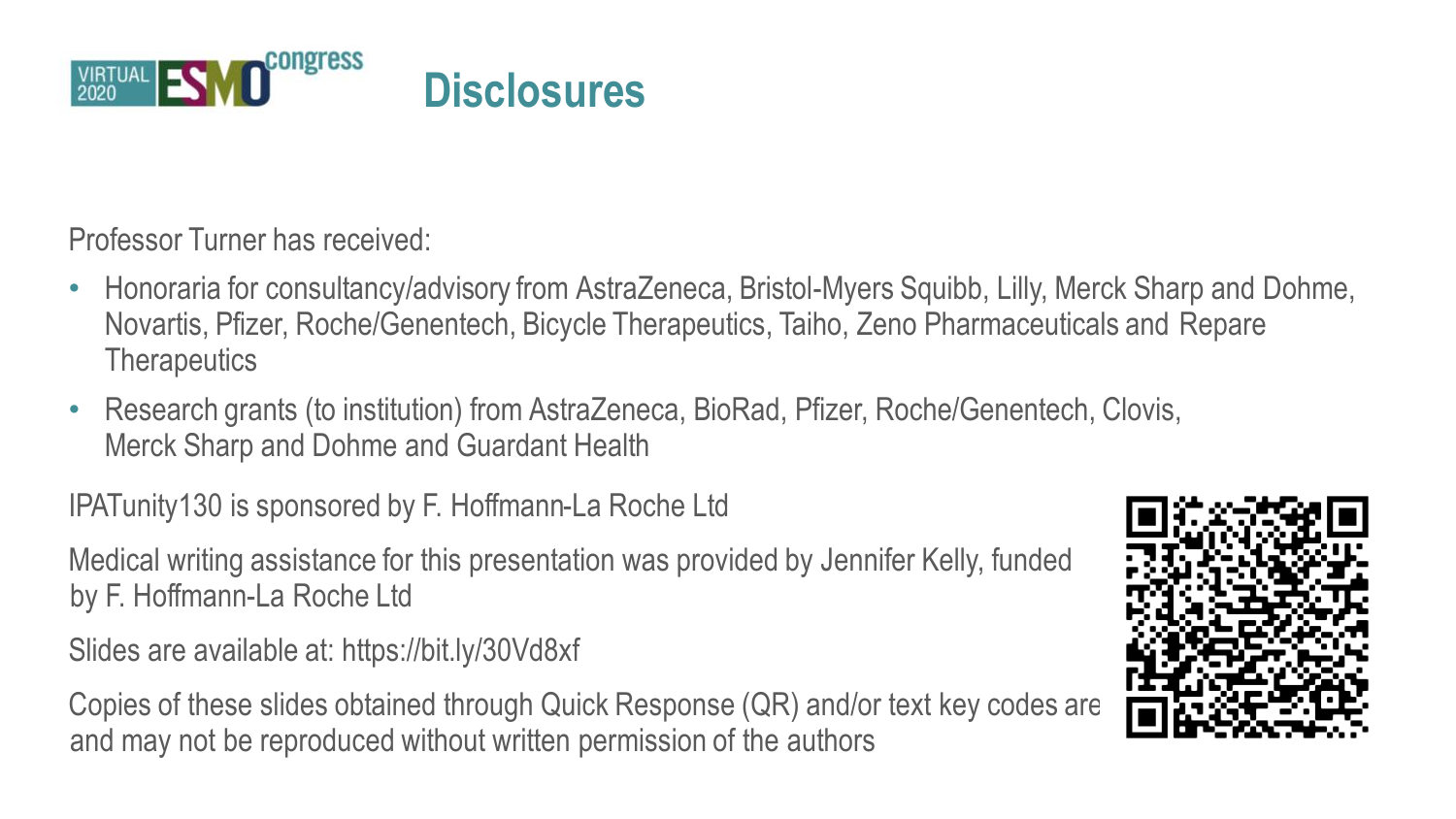

### **Rationale: Preclinical and phase 1b data support evaluation of ipatasertib (IPAT) in HR+ HER2-negative aBC**



- The PI3K/AKT pathway plays a critical role in HR+ HER2-negative breast cancer; AKT activation is implicated in resistance to endocrine therapy<sup>1</sup>
- IPAT is an oral ATP-competitive selective inhibitor of AKT1–3, the central node of the PI3K/AKT pathway<sup>2-6</sup>
- Several HR+ cell lines with *PIK3CA* mutations or PTEN loss are sensitive to single-agent IPAT<sup>7</sup>
- Phase 1b data suggest clinical activity of IPAT + taxane in HR+ mBC<sup>8</sup>

<sup>1</sup>El Sayed R, et al. Front Oncol 2019. <sup>2</sup>Lin J, et al. Clin Cancer Res 2013. <sup>3</sup>Tan SX, et al. Biochem J 2010. <sup>4</sup>Testa JR & Tsichlis PN. Oncogene 2005. <sup>5</sup>Huang WC & Hung MC. J Formos Med Assoc 2009. <sup>6</sup>Manning BD & Toker A. Cell 2017. <sup>7</sup>Saura C, et al. Cancer Discov 2017. 8 Isakoff SJ, et al. Ann Oncol 2020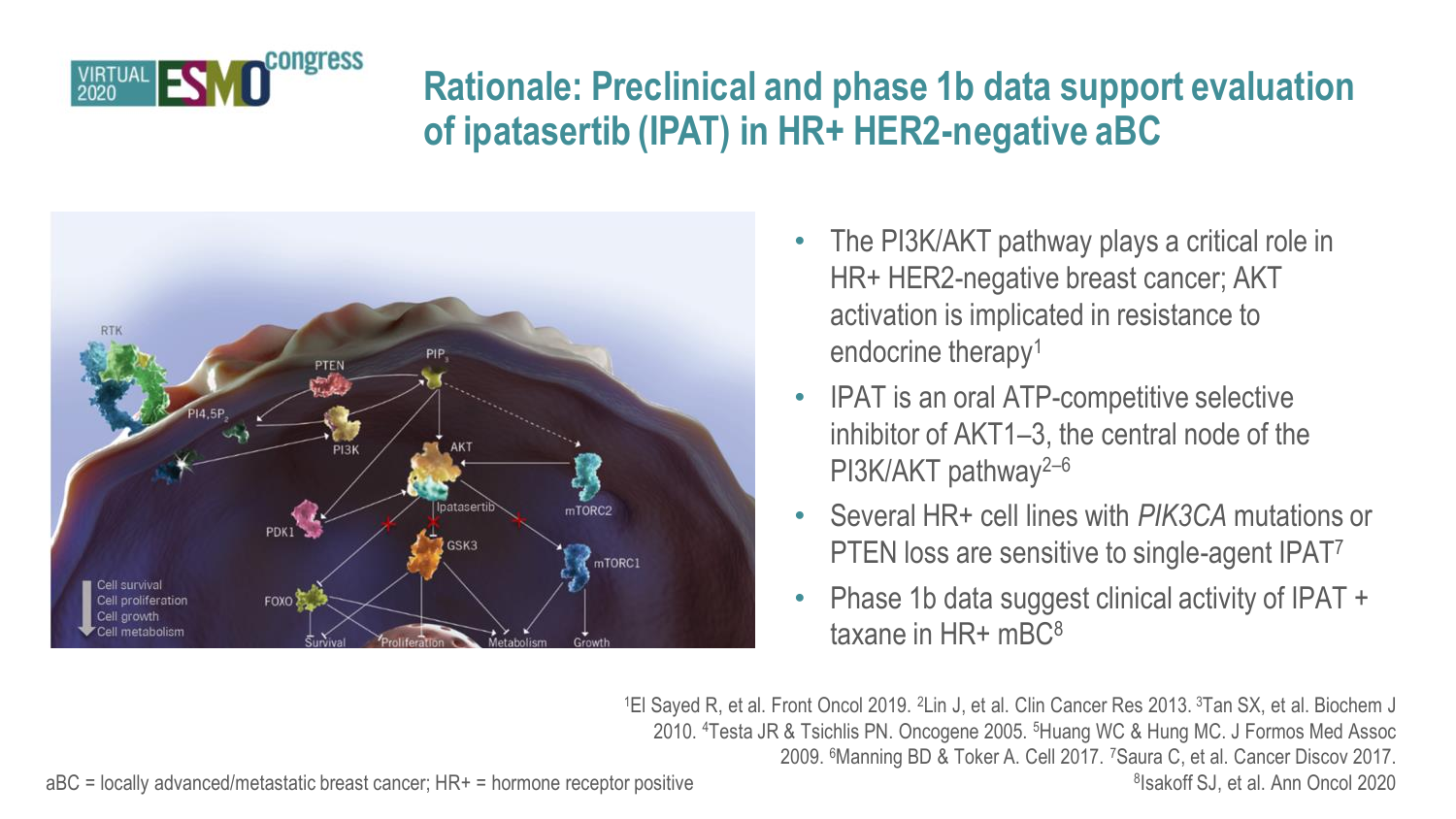

## **IPATunity130 Cohort B (NCT03337724): Double-blinded placebo-controlled randomised trial<sup>a</sup>**

- HR+ (≥1%) HER2-negative measurable aBC
- *PIK3CA/AKT1/PTEN* alteration<sup>b</sup>
- Not considered appropriate for endocrine-based therapy
- No prior chemotherapy for aBC
- Prior CDK4/6 inhibitor and/or mTOR inhibitor permitted
- Candidate for taxane therapy
- ECOG performance status 0/1

222 patients enrolled between 6 Jan 2018 and 29 Mar 2019 (50% Europe, 26% Asia-Pacific)



#### PAC 80 mg/m<sup>2</sup> days 1, 8 & 15 + IPAT 400 mg od days 1–21 q28d

PAC 80 mg/m<sup>2</sup> days 1, 8 & 15 + PBO days 1–21 q28d

Treatment until disease progression, intolerable toxicity<sup>c</sup> or elective withdrawal

Crossover from PBO to IPAT is not permitted

Analysis of primary endpoint (investigator-assessed PFS) planned after ∼150 PFS events

- 80% power to detect an increase in median PFS from
- $8.5 \rightarrow 13.8$  months with the addition of IPAT to PAC
- Target hazard ratio =  $0.62$  at 2-sided 5% significance level

<sup>a</sup>Cohort A comparing the same two regimens in triple-negative breast cancer will be analysed independently. Cohort C (safety and efficacy signal seeking) is evaluating IPAT + PAC + atezolizumab in patients with *PIK3CA/AKT1/PTEN*-non-altered tumours. <sup>b</sup>Centrally or locally tested archival or newly obtained tumour tissue; activating alterations in *PIK3CA* and/or *AKT1* and/or inactivating alterations in *PTEN*.<sup>1</sup> <sup>c</sup>Patients discontinuing PAC or IPAT/PBO due to toxicity can continue single-agent treatment

CDK = cyclin-dependent kinase; ECOG = Eastern Cooperative Oncology Group; mTOR = mammalian target of rapamycin; od = once daily; PAC = paclitaxel; PBO = placebo; PFS = progression-free survival; q28d = once every 28 days; R = randomisation

1Wongchenko M, et al. AMP 2019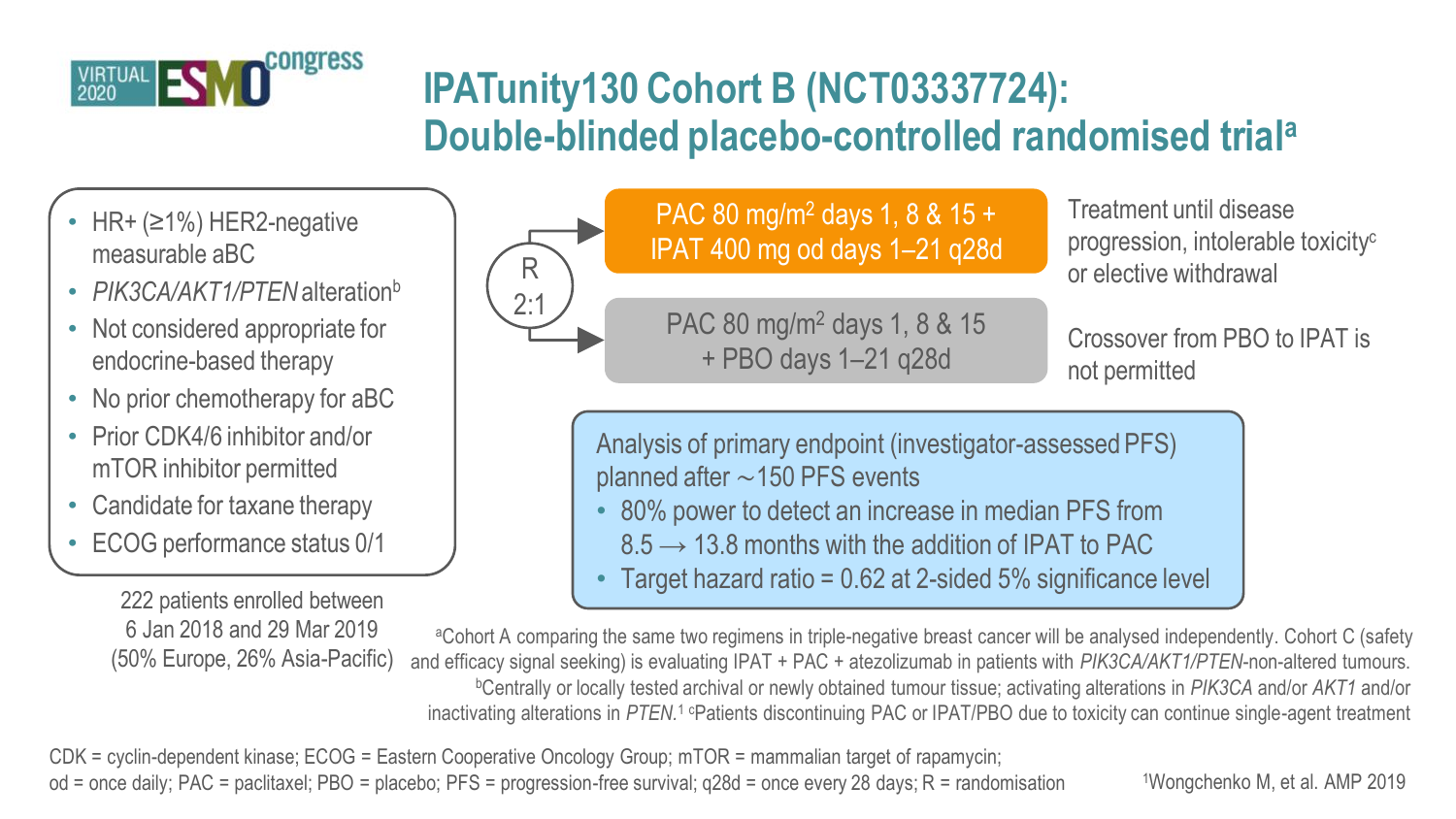

## **Baseline characteristics**

| Characteristic, n (%)                           |                                                         | <b>PBO + PAC (N=76)</b> | $IPAT + PAC (N=146)$ |
|-------------------------------------------------|---------------------------------------------------------|-------------------------|----------------------|
| Post-menopausal <sup>a</sup>                    |                                                         | 59 (78%)                | 113 (78%)            |
| Prior therapy                                   | (Neo)adjuvant chemotherapy <sup>b</sup>                 | 43 (57%)                | 80 (55%)             |
|                                                 | PI3K/mTOR inhibitor <sup>b</sup>                        | 17(22%)                 | 36(25%)              |
|                                                 | CDK4/6 inhibitor                                        | 21(28%)                 | 36(25%)              |
| Chemotherapy-free interval, years <sup>c</sup>  | $1 - 3$                                                 | 18 (24%)                | 29 (20%)             |
|                                                 | >3                                                      | 18 (24%)                | 45 (31%)             |
|                                                 | No prior chemotherapy                                   | 36 (47%)                | 65 (45%)             |
| Metastatic sites <sup>d</sup>                   | Lung                                                    | 35(46%)                 | 52(36%)              |
|                                                 | Liver                                                   | 43 (57%)                | 70 (48%)             |
|                                                 | <b>Bone</b>                                             | 54 (71%)                | 95(65%)              |
|                                                 | Lymph node                                              | 36 (47%)                | 76 (52%)             |
| No. of lines of prior endocrine                 | 0                                                       | 39(51%)                 | 81 (55%)             |
| treatment for aBC                               |                                                         | 17(22%)                 | 34(23%)              |
|                                                 |                                                         | $9(12\%)$               | 15 (10%)             |
|                                                 | $3+$                                                    | $11(14\%)$              | 16 (11%)             |
| Endocrine resistance status <sup>e</sup>        | Primary                                                 | 14 (18%)                | 26(18%)              |
|                                                 | Secondary                                               | 32(42%)                 | 67 (46%)             |
|                                                 | Visceral crisis without endocrine resistance            | 10(13%)                 | 29 (20%)             |
| PIK3CA/AKT1/PTEN alteration status <sup>f</sup> | PIK3CA/AKT1-activating mutation                         | 60 (81%)                | 127 (88%)            |
|                                                 | PTEN alteration without PIK3CA/AKT1-activating mutation | 14 (19%)                | 17 (12%)             |

<sup>a</sup>Not applicable in 2 male IPAT + PAC patients. <sup>b</sup>As recorded in interactive web-response system. <sup>c</sup>Not available in 4 PBO + PAC and 7 IPAT + PAC patients. <sup>d</sup>Missing in 3 PBO + PAC and 5 IPAT + PAC patients. **<sup>e</sup>**Categories are mutually exclusive. **<sup>f</sup>**Missing in 2 patients in each arm.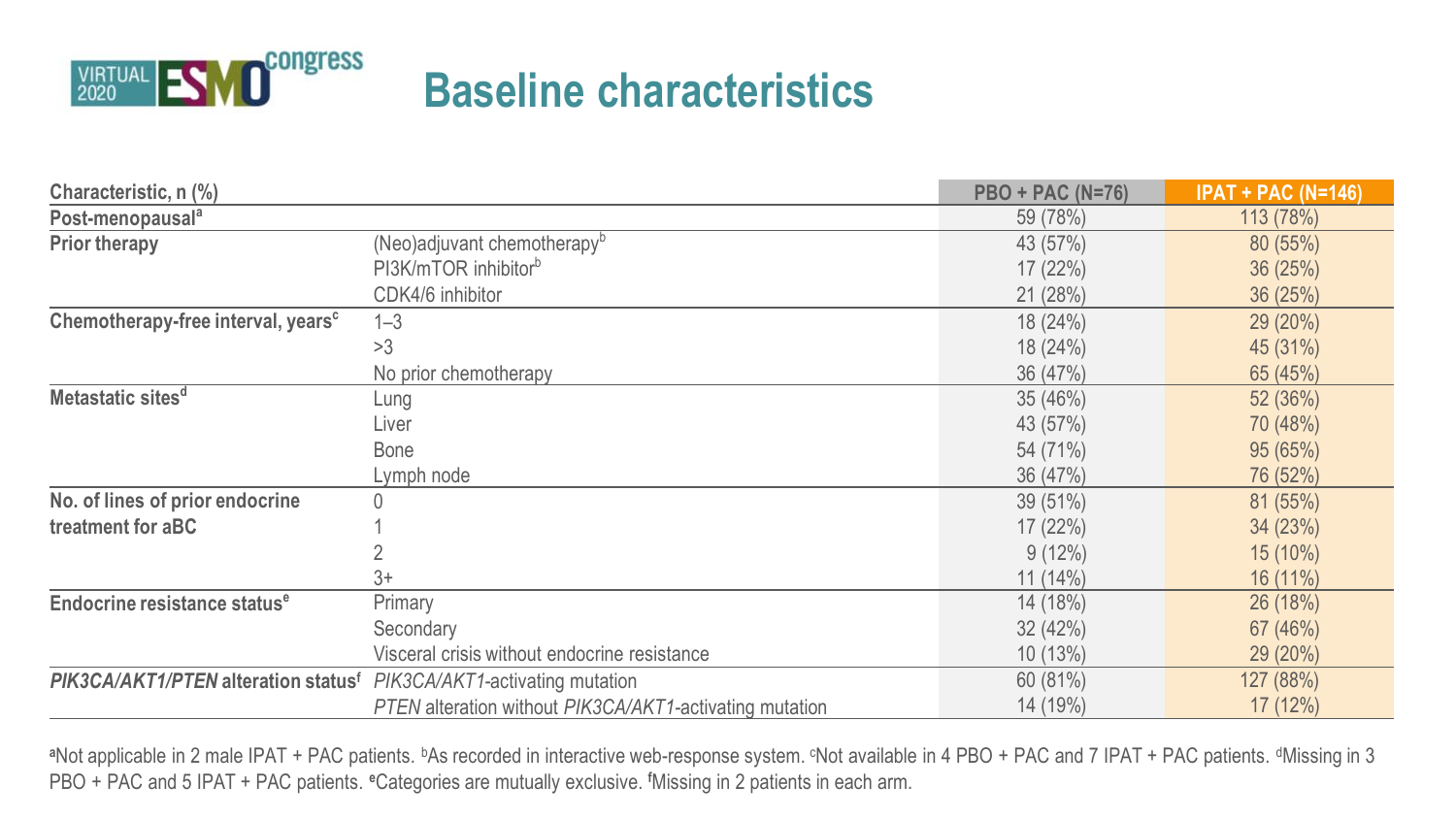

# **Summary of efficacy**



Clinical cut-off date: 17 January 2020. <sup>a</sup>Patients with measurable disease (n=75 PBO + PAC, n=144 IPAT + PAC) ORR = objective response rate; NE = not estimable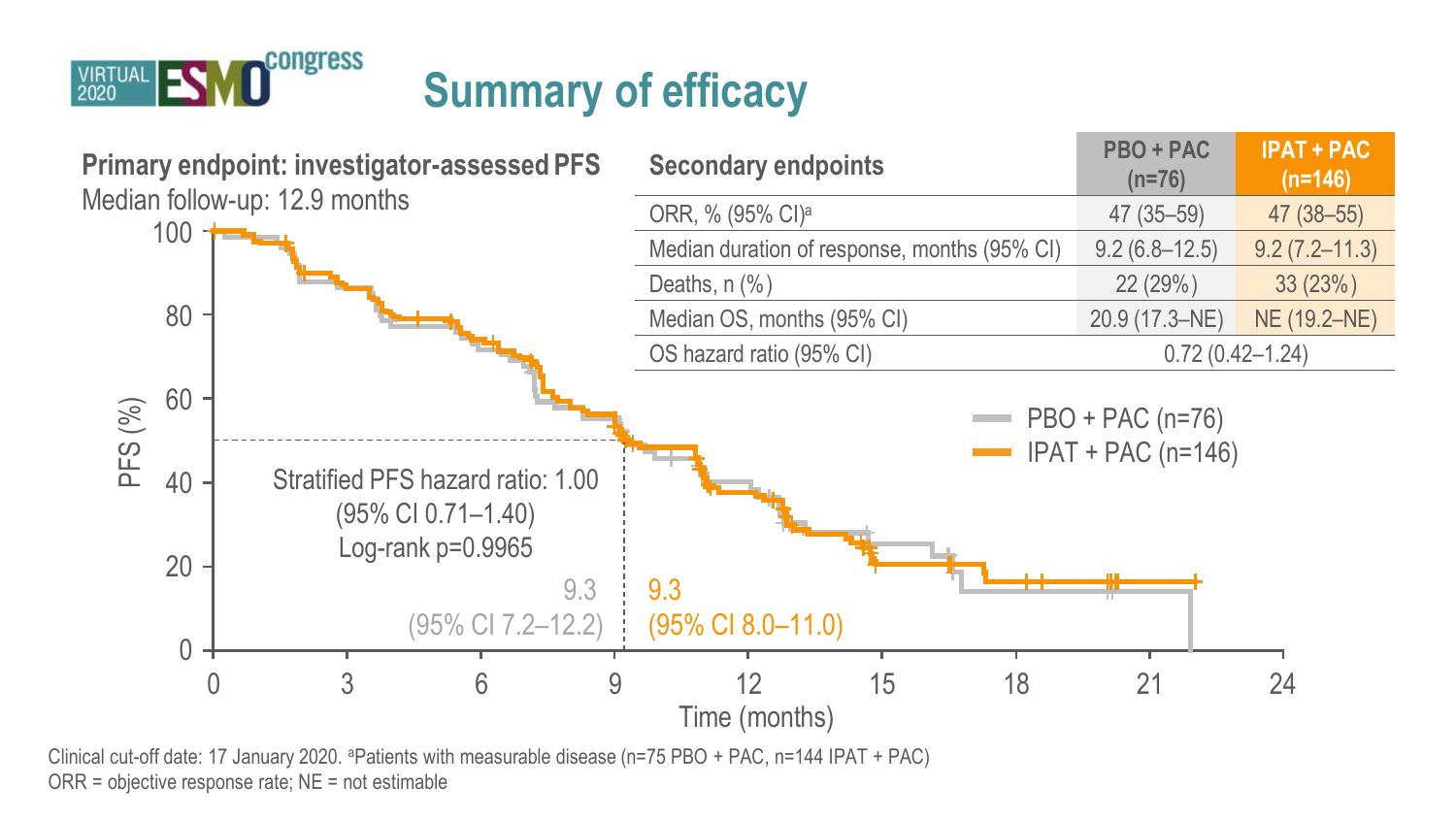

## **Treatment exposure and safety<sup>a</sup>**



e≥20% any grade or ≥5% grade ≥3 in either arm. <sup>b</sup>Including diarrhoea in 1.3% vs 2.8%, neutropenia/febrile neutropenia in 0% vs 2.1% and hyperglycaemia in 0 vs 1.4%, respectively. <sup>c</sup>Nervous system disorders in 8.0% vs 15.2%. <sup>d</sup>Sepsis in the PBO + PAC arm; one case each of pneumonia, febrile neutropenia, respiratory distress, death and road traffic accident/general physical health deterioration in the IPAT + PAC arm. <sup>e</sup>Time to resolution of first episode ALT = alanine aminotransferase; WBC = white blood cell